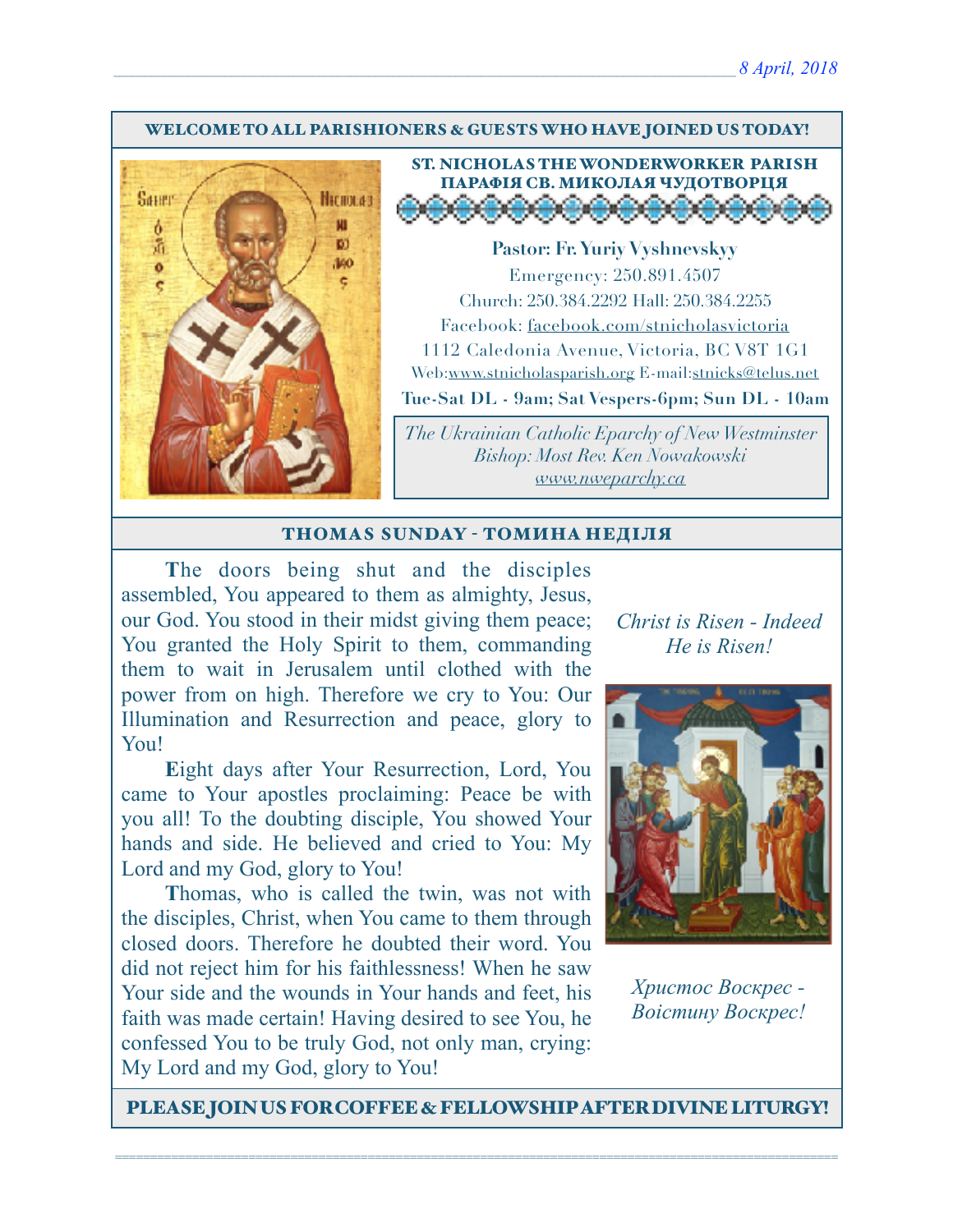| <b>SUNDAY HYMNS</b>                                                                                                                                                                                                                                                                                                                                   |                |                                                                          |                                                                                                                                                                                                                                    |                          |          |  |
|-------------------------------------------------------------------------------------------------------------------------------------------------------------------------------------------------------------------------------------------------------------------------------------------------------------------------------------------------------|----------------|--------------------------------------------------------------------------|------------------------------------------------------------------------------------------------------------------------------------------------------------------------------------------------------------------------------------|--------------------------|----------|--|
| <b>OPENING HYMN</b>                                                                                                                                                                                                                                                                                                                                   |                | Христос Воскрес!Ликуйте Нині/Rejoice! For Christ Is Risen! pg. 196-197   |                                                                                                                                                                                                                                    |                          |          |  |
| <b>COMMUNION HYMN</b>                                                                                                                                                                                                                                                                                                                                 |                | Согласно заспіваймо / Let Us Sing and Chant Our Praise. pg. 188-190      |                                                                                                                                                                                                                                    |                          |          |  |
| <b>CLOSING HYMN</b>                                                                                                                                                                                                                                                                                                                                   |                | Христос воскрес! Під Небозвід/The Lord Is Risen from the Dead pg.198-199 |                                                                                                                                                                                                                                    |                          |          |  |
| Please join us today in singing our Sunday hymns!                                                                                                                                                                                                                                                                                                     |                |                                                                          |                                                                                                                                                                                                                                    |                          |          |  |
| <b>SUNDAY &amp; DAILY SCHEDULE</b>                                                                                                                                                                                                                                                                                                                    |                |                                                                          |                                                                                                                                                                                                                                    |                          |          |  |
| <b>SUNDAY, April 8</b>                                                                                                                                                                                                                                                                                                                                |                |                                                                          | Divine Liturgy - for the Parishioners of St Nicholas Parish                                                                                                                                                                        |                          | 10:00 AM |  |
| MONDAY, April 9                                                                                                                                                                                                                                                                                                                                       |                |                                                                          | <b>NO SERVICESS</b>                                                                                                                                                                                                                |                          |          |  |
| <b>TUESDAY, April 10</b>                                                                                                                                                                                                                                                                                                                              |                | <b>NO SERVICESS</b>                                                      |                                                                                                                                                                                                                                    |                          |          |  |
| <b>WEDNESDAY, April 11</b>                                                                                                                                                                                                                                                                                                                            |                | <b>NO SERVICESS</b>                                                      |                                                                                                                                                                                                                                    |                          |          |  |
| THURSDAY, April 12                                                                                                                                                                                                                                                                                                                                    |                | <b>NO SERVICESS</b>                                                      |                                                                                                                                                                                                                                    |                          |          |  |
| FRIDAY, April 13                                                                                                                                                                                                                                                                                                                                      |                | <b>NO SERVICESS</b>                                                      |                                                                                                                                                                                                                                    |                          |          |  |
| SATURDAY, April 14                                                                                                                                                                                                                                                                                                                                    |                | <b>NO SERVICESS</b>                                                      |                                                                                                                                                                                                                                    |                          |          |  |
| SUNDAY, April 15                                                                                                                                                                                                                                                                                                                                      |                |                                                                          | Divine Liturgy - for the Parishioners of St Nicholas Parish<br>10:00 AM                                                                                                                                                            |                          |          |  |
| Please Note: to request a Divine Liturgy for a special intention, please see Fr. Yuriy to arrange for it!                                                                                                                                                                                                                                             |                |                                                                          |                                                                                                                                                                                                                                    |                          |          |  |
| <b>SUNDAY EPISTLE READERS</b>                                                                                                                                                                                                                                                                                                                         |                |                                                                          |                                                                                                                                                                                                                                    |                          |          |  |
| <b>DATE</b>                                                                                                                                                                                                                                                                                                                                           | <b>READING</b> |                                                                          | <b>UKRAINIAN</b>                                                                                                                                                                                                                   | <b>ENGLISH</b>           |          |  |
| <b>SUNDAY, April 8</b>                                                                                                                                                                                                                                                                                                                                | Act. 5: 12-20  |                                                                          | Yuliya Pelekhata                                                                                                                                                                                                                   | Graciela Spaciuk-Schwarz |          |  |
| <b>SUNDAY, April 15</b>                                                                                                                                                                                                                                                                                                                               | Act. 6: 1-7    |                                                                          | Glikeria Iwanuck                                                                                                                                                                                                                   | William Vanderven        |          |  |
| <b>SUNDAY, April 22</b>                                                                                                                                                                                                                                                                                                                               | Act. 9: 32-42  | Marian Chalifoux<br>Andrij Pelekhatyi                                    |                                                                                                                                                                                                                                    |                          |          |  |
| <b>SUNDAY, April 29</b>                                                                                                                                                                                                                                                                                                                               | Act. 11: 19-30 | Motria Koropecky                                                         |                                                                                                                                                                                                                                    | <b>Robert Herchak</b>    |          |  |
| Thank you, Epistle readers, for your service in proclaiming God's Word!                                                                                                                                                                                                                                                                               |                |                                                                          |                                                                                                                                                                                                                                    |                          |          |  |
| <b>2018 PARISH COUNCIL EXECUTIVE</b>                                                                                                                                                                                                                                                                                                                  |                |                                                                          | <b>PASTORAL MINISTRY &amp; HOLY MYSTERIES</b>                                                                                                                                                                                      |                          |          |  |
| SECRETARYRichard DeMerchant - 250.893.3484<br>TREASURERWilliam Vanderven - 250.478.1458<br>FINANCIAL SECRETARYDavid Newberry - 250.598.8197<br>FUNDRAISING/HALL RENTALRobert Herchak - 250.386.7872<br>MAINTENANCEMurray Chapman - 250.658.4769<br>LITURGICAL COMMITTEEMotria Koropecky - 250.658.3051<br>MEMBER AT LARGECindy Lazaruk - 778.677.9072 |                |                                                                          | CONFESSIONS1/2 hour before Liturgy<br>BAPTISMSby appointment<br>MARRIAGESsix months notice should<br>be given to the parish priest, and he should be<br>contacted before any other arrangements are made<br>FUNERALSby appointment |                          |          |  |
| Bequests & Wills: Leaving a bequeath is a process of giving a donation through your will. It is<br>simply a distribution from your estate to a charitable organization through your last will and testament. It l                                                                                                                                     |                |                                                                          |                                                                                                                                                                                                                                    |                          |          |  |

simply a distribution from your estate to a charitable organization through your last will and testament. It can be as small or as large a donation as you wish. It is important that you talk to your lawyer about the process. In your kindness please remember St Nicholas the Wonderworker Ukrainian Catholic Church in your bequeath and will. If anyone wishes to make such a bequeath in their will, the following clause may be included or added to a will: "I give, devise, and bequeath to St Nicholas the Wonderworker Ukrainian Catholic Parish - 1112 Caledonia Avenue, Victoria BC, V8T 1G1, the sum of \$ \_\_\_\_\_ (or \_\_\_\_% of my estate), to be used for the benefit of the parish and it's pastoral activities."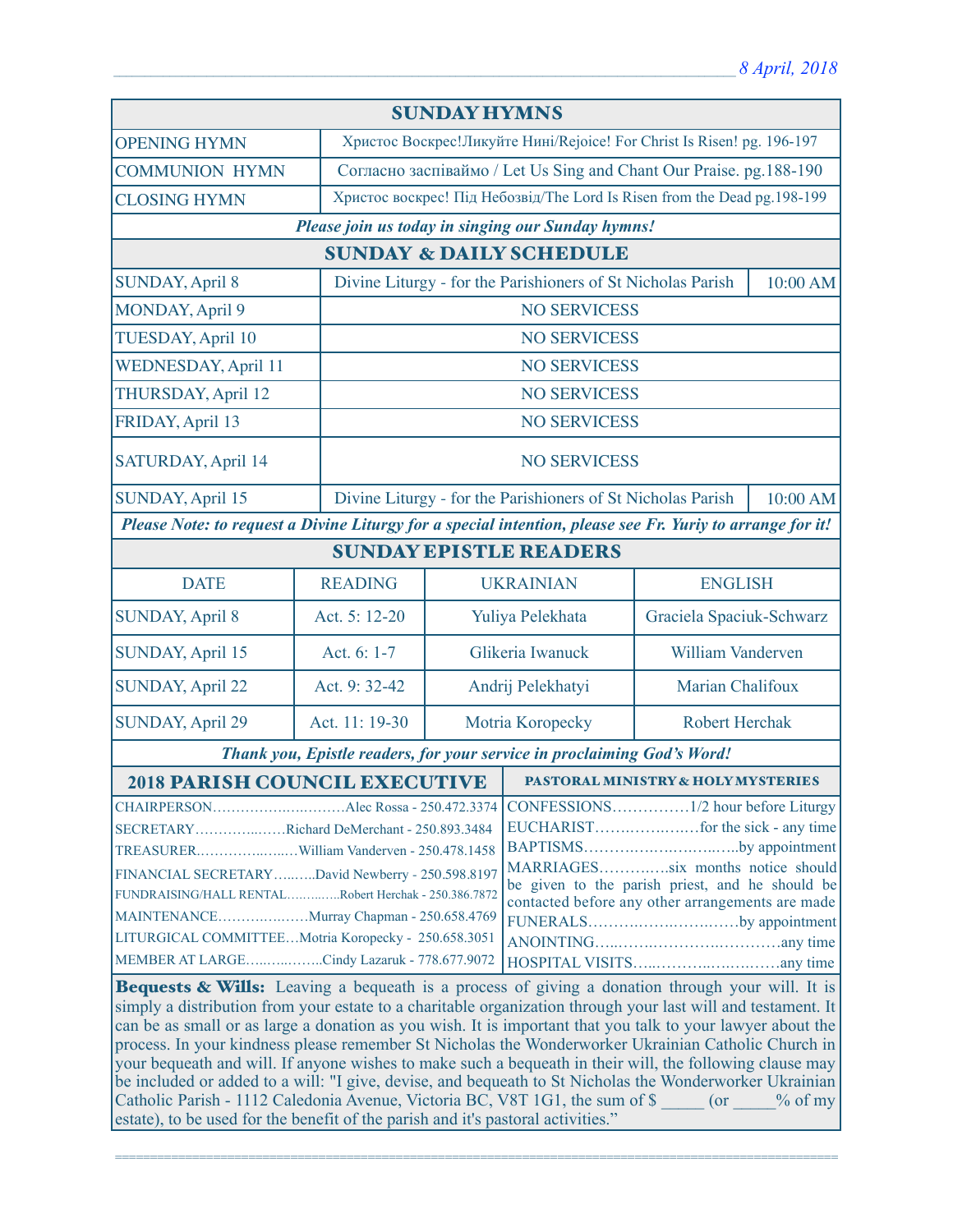### **Vibrant Parish Prayer**

**O** God, Creator of Heaven and Earth! Because of your indescribable love for us, you sent your Only-Begotten Son, Our Lord and Saviour, Jesus Christ - The Way, The Truth, and The Life and our Salvation. In His name, we turn to You. Strengthen our hearts and minds in Christian love and in unity of purpose as we strive to build a Vibrant Parish. Give us the grace to model our lives according to the Word of God. Instill in us the desire to pray and to celebrate the Holy Mysteries as one Christian Family in our Parish Community. Inspire us to follow Your great command to be a servant to the less fortunate among us! Grant this, O Lord, through the mercies and love for mankind of Your Only-Begotten Son with whom You are blessed, together with Your All-Holy, Good and Life-Giving Spirit, now and forever and ever. Amen!



## **The Vibrant Parish**

**A Place To Encounter The Living Christ** Through the word, the Holy Mysteries & Prayer, Serving One's Neighbor, Leadership Fostering & Serving Unity and Missionary Spirit (His Beatitude Sviatoslav)



#### **Молитва Живої Парафії**

**Г**осподи Ісусе Христе, Пастирю Добрий, як колись Ти пригорнув заблуканих овечок, щоб вони пізнали Твій голос і були Твоїм стадом, так і сьогодні глянь ласкаво з небесних висот на нашу парафію та зішли на неї Твого Святого Духа, щоб вона була місцем пізнання радості Доброї Новини. Скріплюй нас Твоєю присутністю та єднай нас кожночасно в молитві. Даруй нам духа служіння ближньому, щоб у нашій парафії кожний міг зустріти Тебе, милостивого Бога. Благослови наш духовний провід Твоєю мудрістю і дай, щоб ніхто з нас не шкодував ні часу, ні талантів, ні матеріальних дібр для розбудови Твого царства. Єднай нас у мирі та злагоді, щоб ми були Твоєю спільнотою любові. Всели в нас місійного духа, щоб ми стали тим світилом євангельського слова, молитви і добрих діл, що кличе кожного до участі в Божественному житті, щоб славилося, Спасе, Твоє Ім'я з безначальним Твоїм Отцем та пресвятим, благим і животворящим Твоїм Духом нині, і повсякчас, і на віки віків. Амінь.

## DIVINE LITURGY PROPERS

*The Divine Liturgy - An Anthology for Worship: Liturgy - pg. 270-318; propers - pg. 516, 828 The Liturgy prescribed for today is that of St. John Chrysostom.* 

#### **First Antiphon**

=======================================================================================================

*Verse:* Shout to the Lord, all the earth,\* sing now to His name, give glory to His praise. **Refrain:** Through the prayers of the Mother of God, O Saviour, save us.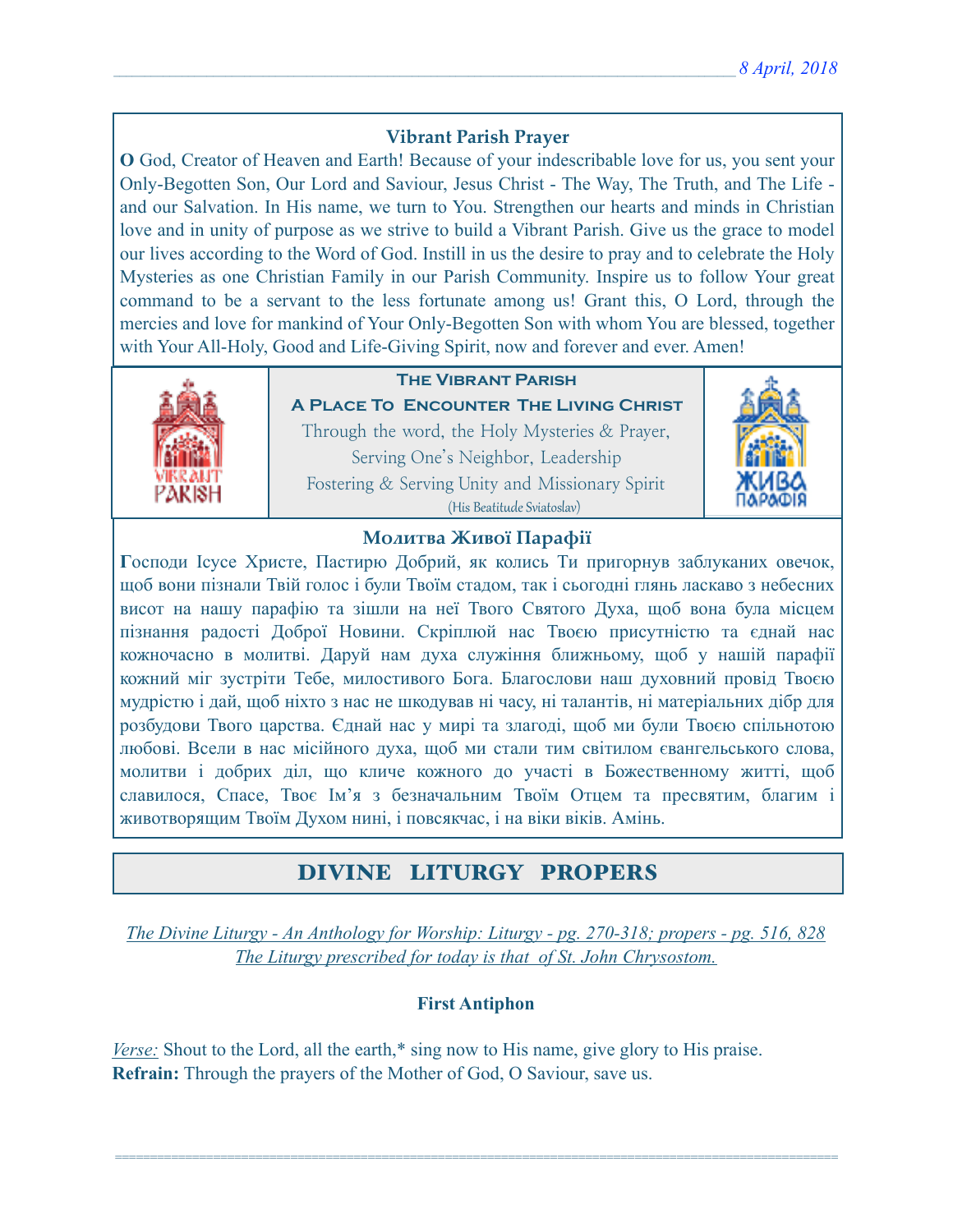*Verse:* Say unto God, "How awesome are Your works!\* Because of the greatness of Your strength Your enemies will flatter You." **Refrain:** Through the prayers of the Mother of God, O Saviour, save us.

*Verse:* Let all the earth worship You and sing to You,<sup>\*</sup> let it sing to Your name, O Most High! **Refrain:** Through the prayers of the Mother of God, O Saviour, save us.

**Glory: Now:** Only-begotten Son…

#### **Third Antiphon**

*<u>Verse:</u>* Come, let us sing joyfully to the Lord, let us acclaim God, our Saviour. **Refrain:** Son of God, risen from the dead, save us who sing to You: Alleluia.

*<u>Verse:</u>* Let us come before His face with praise, and acclaim Him in psalms. **Refrain:** Son of God, risen from the dead, save us who sing to You: Alleluia.

*Verse:* For God is the great Lord and the great king over all the earth. **Refrain:** Son of God, risen from the dead, save us who sing to You: Alleluia.

**Troparion, Tone 7:** While the tomb was sealed, O Christ God, You dawned as life from the sepulcher, and while the doors were shut, You came to Your disciples, the Resurrection of all, renewing a right spirit in us through them, according to Your great mercy.

**Glory: Now: Kontakion, Tone 8:** With his searching hand, Thomas explored Your life-giving side, O Christ God. For when You entered while the doors were shut, he called out to You with the rest of the Apostles: You are my Lord and my God!

**Prokeimenon, Tone 3:** Great is our Lord and great is His strength;<sup>\*</sup> and of His knowledge there is no end. *Verse:* Praise the Lord, for a psalm is good; may praise be sweet to our God.

**Epistle - Act 5:12-20 - A reading from the Acts of the Apostles:** In those days through the hands of the apostles many signs and wonders were done among the people. And they were all together in Solomon's Portico. None of the rest dared to join them, but the people held them in high esteem. Yet more than ever believers were added to the Lord, great numbers of both men and women, so that they even carried out the sick into the streets, and laid them on cots and mats, in order that Peter's shadow might fall on some of them as he came by. A great number of people would also gather from the towns around Jerusalem, bringing the sick and those tormented by unclean spirits, and they were all cured. Then the high priest took action; he and all who were with him (that is, the sect of the Sadducees), being filled with jealousy, arrested the apostles and put them in the public prison. But during the night an angel of the Lord opened the prison doors, brought them out, and said, 'Go, stand in the temple and tell the people the whole message about this life.'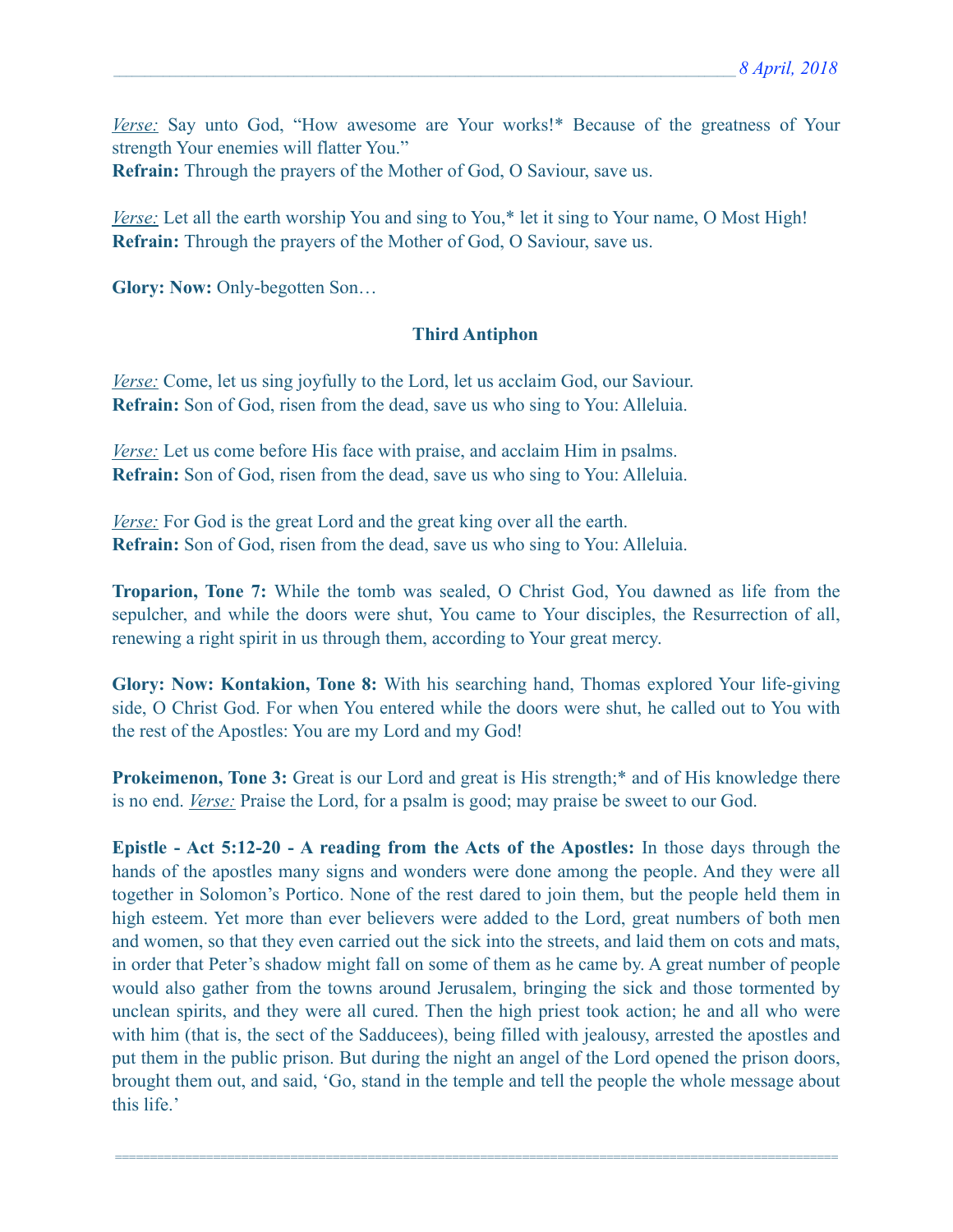**Alleluia, Tone 8:** *Verse:* Come, let us sing joyfully to the Lord, let us acclaim God our Saviour. *Verse:* For God is the great Lord and the great king over all the earth.

**Gospel - John 20:19-31 -** *When the evening arrived* on that day, the first day of the week, and the doors of the house where the disciples had met were locked for fear of the Jews, Jesus came and stood among them and said, 'Peace be with you.' After he said this, he showed them his hands and his side. Then the disciples rejoiced when they saw the Lord. Jesus said to them again, 'Peace be with you. As the Father has sent me, so I send you.' When he had said this, he breathed on them and said to them, 'Receive the Holy Spirit. If you forgive the sins of any, they are forgiven them; if you retain the sins of any, they are retained.' But Thomas (who was called the Twin), one of the twelve, was not with them when Jesus came. So the other disciples told him, 'We have seen the Lord.' But he said to them, 'Unless I see the mark of the nails in his hands, and put my finger in the mark of the nails and my hand in his side, I will not believe.' A week later his disciples were again in the house, and Thomas was with them. Although the doors were shut, Jesus came and stood among them and said, 'Peace be with you.' Then he said to Thomas, 'Put your finger here and see my hands. Reach out your hand and put it in my side. Do not doubt but believe.' Thomas answered him, 'My Lord and my God!' Jesus said to him, 'Have you believed because you have seen me? Blessed are those who have not seen and yet have come to believe.' Now Jesus did many other signs in the presence of his disciples, which are not written in this book. But these are written so that you may come to believe that Jesus is the Messiah, the Son of God, and that through believing you may have life in his name.

*Instead of* **"It is truly..."** *we sing:* The Angel cried out to the One full of Grace: O chaste Virgin, rejoice! And again I say, Rejoice! Your Son has risen from the tomb on the third day, and raised the dead. Let all people rejoice! Shine, shine, O new Jerusalem! for the glory of the Lord has risen upon you! Exult now and be glad, O Sion! And you, O chaste Mother of God, take delight in the resurrection of your Son.

**Communion Hymn:** Praise the Lord, O Jerusalem.\* Praise your God, O Sion.

*Instead of* **"Blessed is He"** *we sing:* Christ is risen from the dead, trampling death by death, and to those in the tombs giving life *(1x)*.

*Instead of* **"We have seen the true light"** *we sing:* Christ is risen from the dead, trampling death by death, and to those in the tombs giving life *(1x)*.

*Instead of* **"Let our mouths be filled"** *we sing:* Christ is risen from the dead, trampling death by death, and to those in the tombs giving life *(3x)*.

*Instead of* **"Blessed be the name of the Lord"** *we sing:* Christ is risen from the dead, trampling death by death, and to those in the tombs giving life *(3x)*.

**<><><>**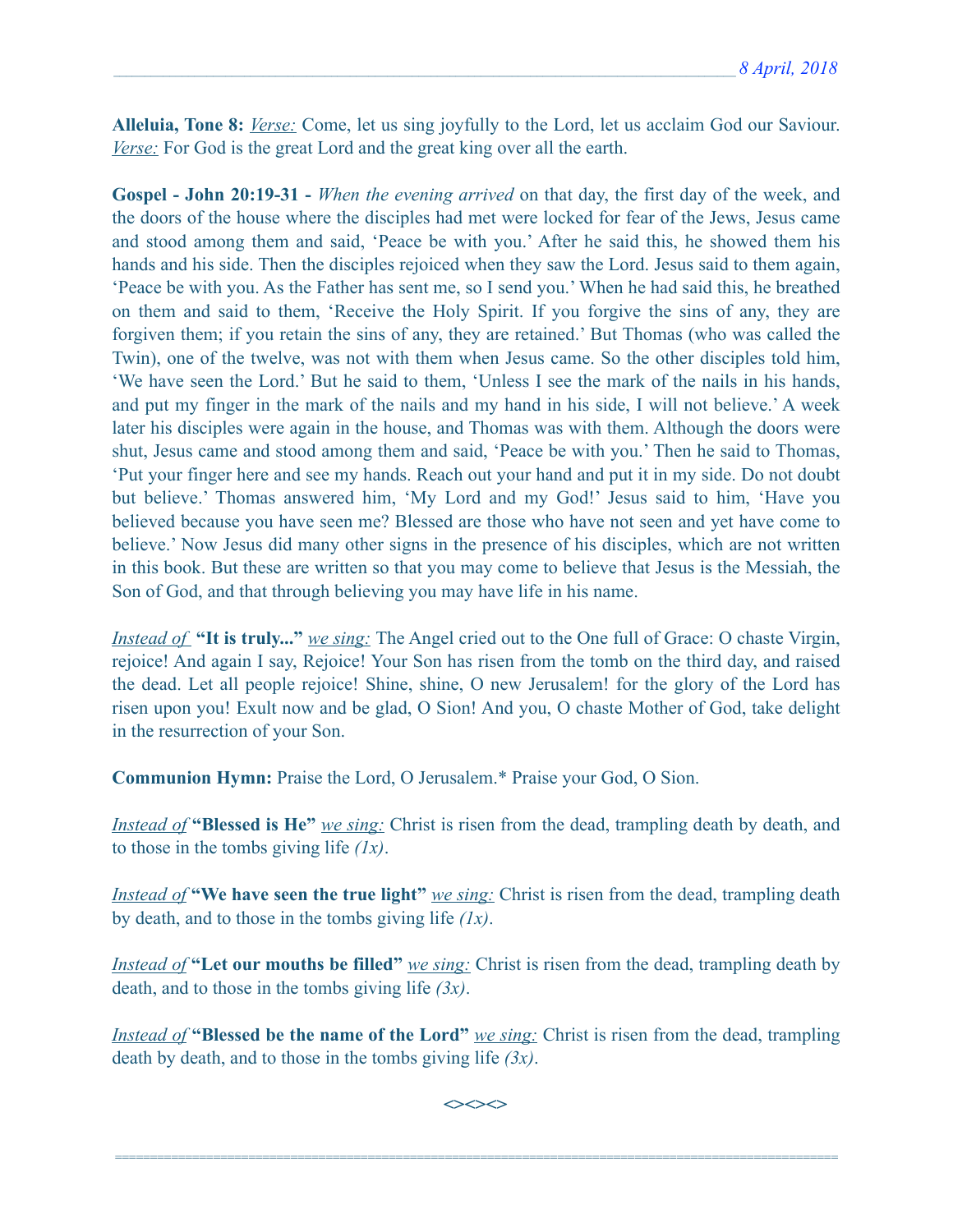**Тропар, глас 7:** Хоч запечатаний був гріб,\* як життя із гробу возсіяв ти, Христе Боже,\* і, хоч замкнені були двері,\* ученикам представ єси, як воскресення всіх,\* дух правий через них обновлюючи нам,\* по великій твоїй милості.

**Слава: Нині: Кондак, глас 8:** Допитливою десницею життєдайні твої ребра Тома провірив, Христе Боже, бо, хоч замкнені були двері, як ти увійшов, він із іншими апостолами кликав до тебе: Господь єси і Бог мій.

**Прокімен, глас 3:** Великий Господь наш і велика сила його,\* і розумові його немає міри. *Стих:* Хваліте Господа, бо благий псалом, Богові нашому нехай солодке буде хваління.

**Апостол - Ді. 5:12-20 - З книги Діянь Св. Апостолів читання:** Тими днями руками апостолів робилося багато знаків і чудес у народі. Усі вони перебували однодушно у притворі Соломона, і ніхто сторонній не насмілювався до них пристати; однак народ хвалив їх вельми. Віруючих дедалі більше й більше приставало до Господа, сила жінок і чоловіків; так, що й на вулиці виносили недужих і клали на постелях і на ліжках, щоб, як ітиме Петро, бодай тінь його на когонебудь з них упала. Сила людей збиралась навіть з довколишніх міст Єрусалиму, несучи хворих та тих, що їх мучили нечисті духи, і вони всі видужували. Устав тоді первосвященик і всі ті, що були з ним, – то була секта садукеїв, – і, повні заздрощів, наклали руки на апостолів і вкинули їх до громадської в'язниці. Але вночі ангел Господень відчинив двері в'язниці й, вивівши їх, мовив: "Ідіть і, ставши в храмі, говоріть до народу всі слова життя цього."

**Алилуя, глас 8:** *Стих:* Cпіваймо радісно Господеві, вітаймо Бога Спасителя нашого. *Стих:* Бо Бог великий Господь і Цар великий по всій землею.

**Євангеліє - Івана 20:19-31 -** *А як звечоріло*, того самого дня, першого в тижні, а двері ж були замкнені там, де перебували учні: страхались бо юдеїв, – увіходить Ісус, став посередині та й каже їм: «Мир вам!» Це промовивши, показав їм руки й бік. І врадувались учні, побачивши Господа. І ще раз Ісус їм каже: «Мир вам!» Як мене послав Отець, так я посилаю вас.» Це промовивши, дихнув на них і каже їм: «Прийміть Духа Святого! Кому відпустите гріхи – відпустяться їм, кому ж затримаєте – затримаються.» Тома ж, один з дванадцятьох, на прізвисько Близнюк, не був з ними, коли то прийшов був Ісус. Тож повідали йому інші учні: «Ми Господа бачили.» Та він відрік: «Якщо не побачу на його руках знаків від цвяхів і не вкладу свого пальця у місце, де були цвяхи, а й руки моєї не вкладу в бік його, – не повірю!» По вісьмох днях знову були вдома його учні, а й Тома з ними. І ввіходить Ісус, – а двері були замкнені! – стає посередині та й каже: «Мир вам!» А тоді промовляє до Томи: «Подай сюди твій палець і глянь на мої руки. І руку твою простягни і вклади її у бік мій. Та й не будь невіруючий, – а віруючий!» І відказав Тома, мовивши до нього: «Господь мій і Бог мій!» І каже йому Ісус: «Побачив мене, то й віруєш. Щасливі ті, які, не бачивши, увірували!» Ще й інші численні чудеса, що їх не списано у цій книзі, вчинив Ісус на очу своїх учнів. А ції – списано, щоб увірували ви, що Ісус – Христос, Син Божий, а вірувавши, – щоб мали життя в його ім'я.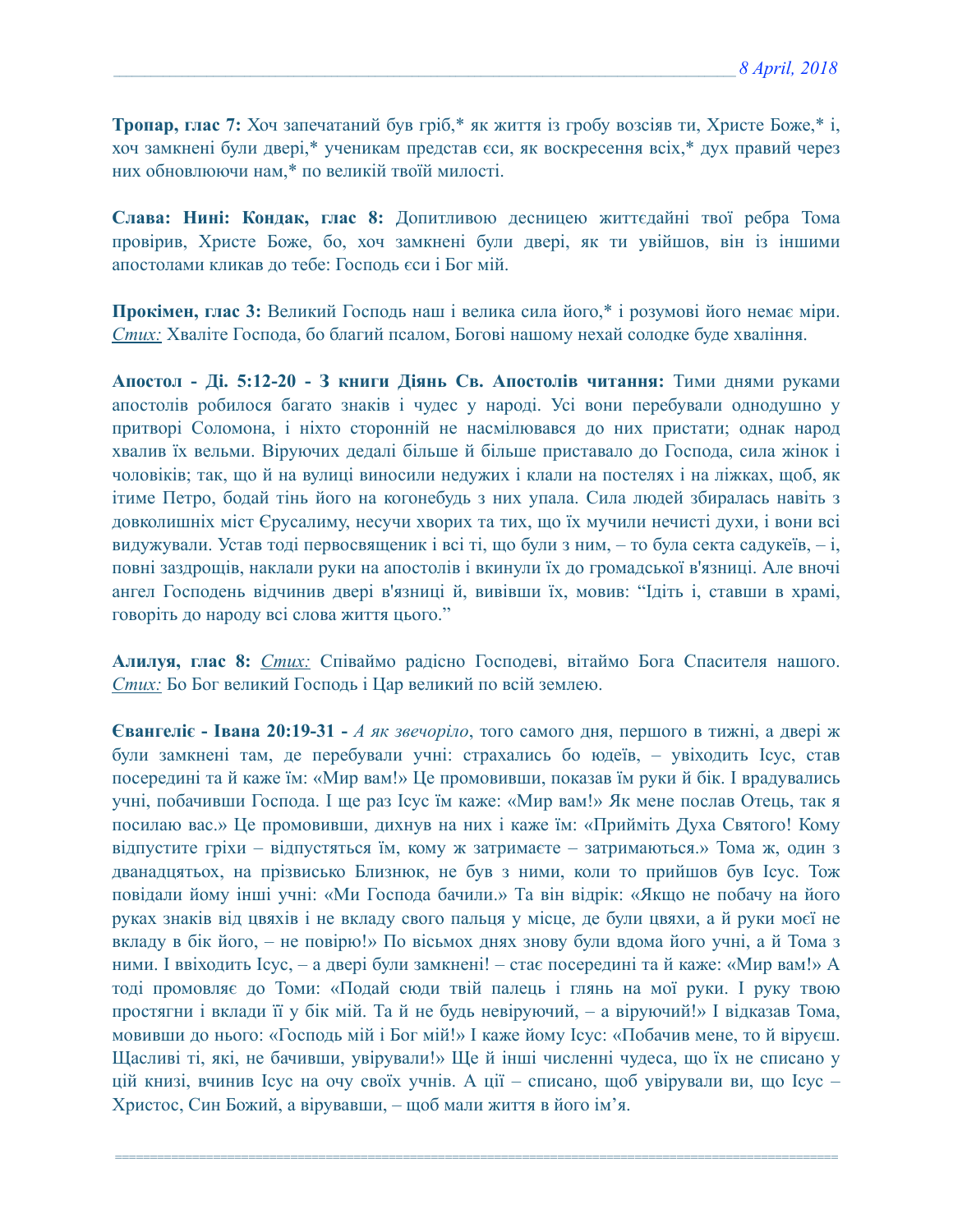*Замість* **"Достойно"** *співаємо:* Ангел сповіщав Благодатній: Чистая Діво, радуйся. І знову кажу: Радуйся. Твій Син воскрес тридневний із гробу, і мертвих воздвигнув він; люди, веселіться. Світися, світися, новий Єрусалиме, слава бо Господня на тобі возсіяла. Радій нині і веселися, Сіоне. А ти, Чистая, красуйся, Богородице, востанням рождення твого.

**Причасний:** Хваліть Господа, Єрусалиму! Хваліть свого Бога, Сіоне. Алилуя *(3x)*.

*Замість* **"Благословен, хто йде в ім'я Господнє"** *співаємо:* Христос воскрес із мертвих, смертю смерть подолав, і тим, що в гробах, життя дарував *(1x)*.

*Замість* **"Ми бачили світло істинне"** *співаємо:* Христос воскрес із мертвих, смертю смерть подолав, і тим, що в гробах, життя дарував *(1x)*.

*Замість* **"Нехай сповняться"** *співаємо:* Христос воскрес із мертвих, смертю смерть подолав, і тим, що в гробах, життя дарував *(3x)*.

*Замість* **"Будь ім'я Господнє"** *співаємо:* Христос воскрес із мертвих, смертю смерть подолав, і тим, що в гробах, життя дарував *(3x)*.

## ANNOUNCEMENTS

- ✦**TODAY СПІЛЬНЕ СВЯЧЕНЕ / SPILNE SVYACHENE** *(parish Easter brunch)*  following 10am Divine Liturgy. We invite all parishioners, and friends of St. Nicholas parish who have helped with food preparation for our Easter Food Fair, to join us for this festive brunch.
- ✦**HAPPY BIRTHDAY** to ROBERT HERCHAK and all those who celebrated their birthdays this past week. May the Lord Our God continue to bless you abundantly and the Holy Mother of God protects you at all times. Христос Воскрес!
- ✦**OUR CONDOLENCES TO ANN DRAPACK AND HER FAMILY** on the loss of her husband Jack who passed away on Wednesday, Apr. 4. Funeral will take place at St. Nicholas parish on Tuesday, Apr. 10 at 11AM with the interment at the Royal Oak Burial Park (4665 Falaise Dr). May our Lord place Jack's soul in the place where all the saints abide, and may his memory be everlasting - Христос Воскрес!
- ✦**KNEELING DURING EASTER SEASON**  a reminder that traditionally from Easter Sunday until Pentecost we do not kneel during the Divine Liturgy. As a sign of our redemption and final resurrection, we offer our prayers to God while standing.
- ✦**BOOK LAUNCH AT UVIC:** You are cordially invited to the Victoria book launch of Marci Shore's book *The Ukrainian Night: An Intimate History of the Revolution* (Yale University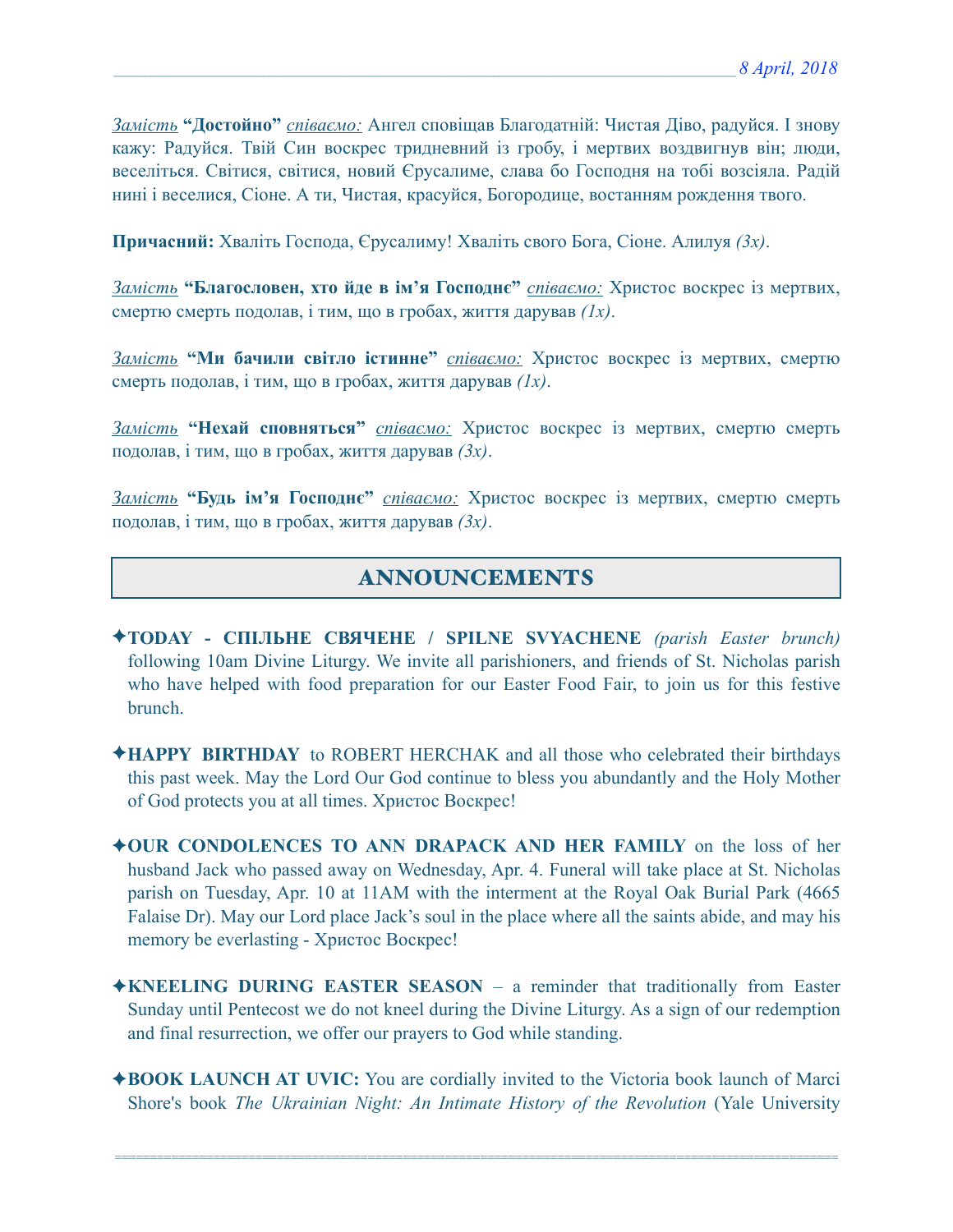Press, 2018), which was on the *New York Times* recommended titles list the week it became available. The event will take place on Saturday, 21 April, from 4 to 6 p.m. in David Turpin Building, Room A104. The link to the campus map is here: [https://www.uvic.ca/home/about/](https://www.uvic.ca/home/about/campus-info/maps/index.php) [campus-info/maps/index.php](https://www.uvic.ca/home/about/campus-info/maps/index.php). A limited number of copies will be available for sale at the event at a special discounted price of \$30 (cash only).

- ✦**PRAYER REQUEST:** Please keep in your prayers GORD HRYHORYSHEN, CORNELL BABIE and other members of our parish, our family and friends who are ailing, in hospitals, nursing homes and those who are not able to join actively in their community.
- ✦**AUTOMATED EXTERNAL DEFIBRILLATOR (AED)** We are seeking donations, or sponsors, who would be willing to help St. Nicholas Parish purchase an **Automated external defibrillator (AED).** Did you know that sudden cardiac arrest is a major public health problem and effects an estimated 500 000 people every year? Sudden cardiac arrest is a condition in which the heart suddenly and unexpectedly stops beating. Using an automated external defibrillator or AED on a person who is having sudden cardiac arrest may save the person's life. AEDs are designed to be simple to use in any location. AED is a small, lightweight, and portable electronic device that delivers an electric shock through the chest wall of a person whose heart has stopped beating. We would like to have our own AED on site so that we can be prepared if we someone should need to be treated for sudden cardiac arrest. Our goal is to raise \$1500.00 to purchase 1 AED for the parish. Please share and contribute what you can. Help us achieve our goal for providing this important life saving tool for our parishioners and guests.
- ✦**ST. NICHOLAS BOOK STORE:** The Divine Liturgy An Anthology of Worship **\$25**; "Christ Our Pascha" Catechism of the Ukrainian Catholic Church/"Христос Наша Пасха" Катехизм Української Католицької Церкви - **\$25**; "Sing to Our God" hymn book - **\$15**; Молитовник "Прийдіте Поклонімся" - **\$10**.
- ✦**TRAVELING ICON:** Anyone interested in gracing their home with Christ The Teacher Icon can call Darlene DeMerchant at 250.727.3837.
- ✦**PARISH CALENDAR OF BIRTHDAYS & ANNIVERSARIES:** If you would like to be included in our Parish Calendar of Birthday and Anniversary celebrations, please put date in our calendar located at the church vestibule. Each week, we will list the names in our parish bulletin so we can celebrate these happy occasions together!
- ✦**JOIN OUR CHOIR:** Do you enjoy singing? Please consider joining our St Nicholas Parish Choir and remember that we ALWAYS looking for new members! Contact Motria Koropecky for details at 250.658.3051.
- ✦**CATECHISM ANNOUNCEMENT:** "*And they were bringing to Him also the infants, in order that He may be touching them; but after the disciples saw it, they rebuked them. But*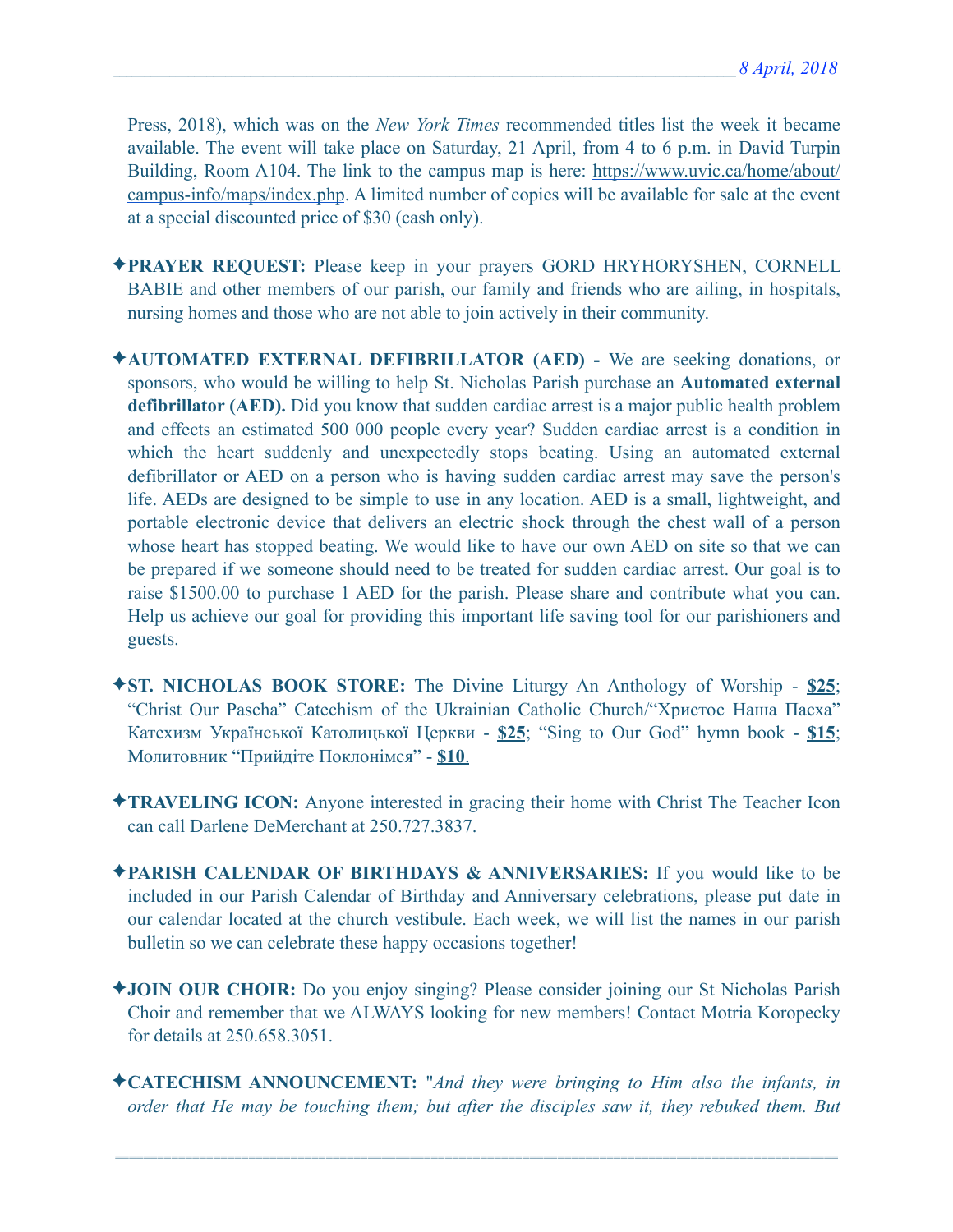*Jesus called them to Himself and said, Let alone the little children to come to Me, and cease hindering them; for of such is the kingdom of God*." We are happy to welcome all children to our St. Nicholas The Wonderworker catechism program. Weekly classes are scheduled Sunday morning during Divine Liturgy. We want your children to learn more about their Catholic faith, sacred scripture, feast days, and religious practices and customs of the Ukrainian Catholic church. If you have any questions, please do not hesitate to contact Marian Chalifoux at 250.507.1005.

- ✦**THRIFTY'S PRE-PAID FOOD CARDS** We all have to buy groceries. Why not have 6% of it returned back to the church at no extra charge! Cards are available in \$100, \$200, and \$500 denominations. Talk to Alec after today's liturgy to pre- order your cards. We need to sell A LOT of them! We encourage you to consider purchasing them for yourselves as gifts too.
- ✦**BE A STEWARD:** Have you ever wondered what more can you do to help our parish? Here are some suggestions: **Steward** of property security; **Steward** of grounds cleaning; **Steward** of cleaning church; **Steward** of church linen; **Steward** of outreach; **Steward** of caring; **Steward** of prayer; **Steward** of service. Quite often, our homebound or senior members, once active in their younger years, want to find purpose in their senior years. It's not only about doing but about "BEING" present to others. Contact Fr. Yuriy **OR** Darlene DeMerchant for more information. You will be amazed how "BEING" can make a difference.
- ✦**PARISH LIBRARY:** please visit our parish library and browse through the books on spirituality, church history, iconography, history of the Ukrainians in Canada, children's books and more… The library is located in the church vestibule. Please use a library book sign out form when borrowing a book.
- ✦**SUNDAY COFFEE VOLUNTEERS** act as hosts and serve light refreshments following the Sunday morning Divine Liturgy, providing an opportunity for the faithful to socialize with friends and visitors following their shared worship experience. We thank all of our parishioners who kind volunteer to serve refreshments. Whether you are new to the Parish, or are a longtime members, please join us for coffee.
- ✦**WE SHARE THE AIR:** Please keep it healthy and fragrant free. Someone in this area is scent-sitive. The chemicals used in scented products can make some people sick, especially those with fragrance sensitivities, asthma, allergies and other respiratory ailments. PLEASE DO NOT \*wear perfume, cologne, lotion, aftershave and other fragrances; \*USE unscented personal care products. Be Sensitive to Others. Thank you for your understanding. *St. Nicholas parish.*
- ✦**APRIL 1, SUNDAY DONATIONS:** Good Friday, Mar 30 2018: Loose collection: \$40.00; Envelope collection: \$420.00; Easter Sunday, Apr 1 2018: Vigil lights: \$36.91; Loose collection: \$363.10; Envelope collection: \$1217.00; Pre-authorized donations Mar 26 to Apr 1: \$230.00; Candles for Easter Baskets: \$11.00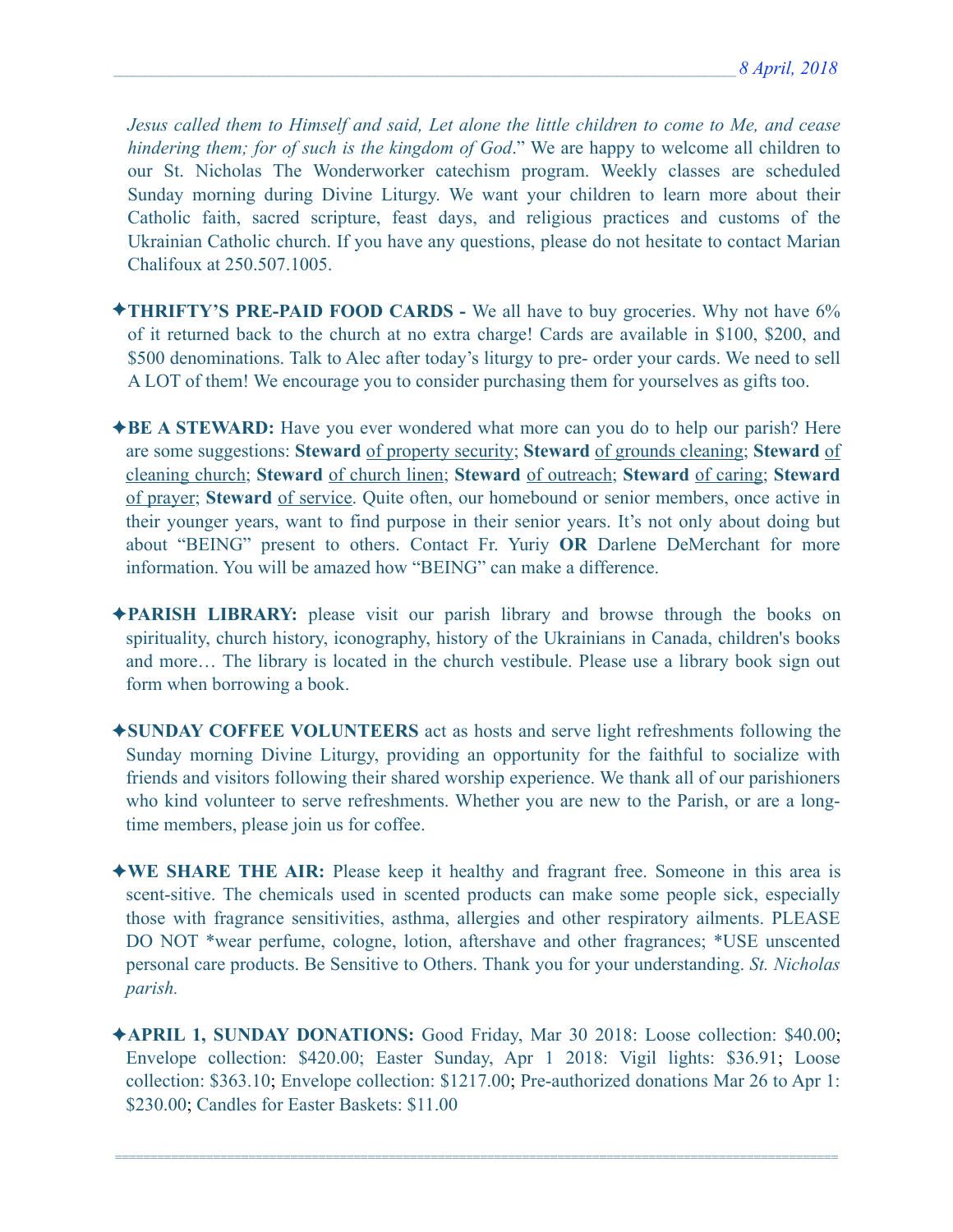#### READING THE CATECHISM *"CHRIST - OUR PASCHA"*



#### *d. Communion: The Banquet of the Body and Blood*

 *#388* Communion of the Body and Blood of the Lord is the culmination of the Eucharistic Banquet [Communion] transforms into itself those who worthily partake of it, making them similar to that good which is [their] source by means of grace and participation. They lack nothing of this good that is possible and can be attained by human beings. Therefore they also are and can



be called gods by adoption through grace because all of God entirely fills them and leaves no part of them empty of his presence.

 Through Holy Communion we achieve a divine likeness: we receive Christ into our lives, and Christ makes us partakers of the divine nature.

*#389* As Christ offered the apostles his Body and Blood at the Mystical Supper, so the priest communicates the faithful who piously, with hands crossed on their breast, approach the ambo before the Royal Doors. The words of the Prayer before Communion, "Accept me this day, O Son of God, as a partaker of your mystical Supper," explain the essence of the Lord's Banquet, and of the entire Liturgy. Saint John Chrysostom teaches: "Believe, therefore, that even now it is that supper, at which he himself sat down. For this is in no respect different from that. For neither does man make this and himself the other; but both this and that is his own work."

*#390* Consuming the Holy Gifts, we communicate in the Body and Blood of Christ: "Those who eat my flesh and drink my blood abide in me, and I in them" (Jn 6:56). We become similar to Christ and acquire a divine way of thinking: as God granted himself to us, so we, in fully giving ourselves to God and to others, have life eternal. Through communion in the Body and Blood of Christ, our life is fully in God: "It is no longer I who live, but it is Christ who lives in me" (Gal 2:20).

#### CAMP ST. VOLODYMYR - August 19-26, 2018

 Start planning your summer holidays now! Come join us to celebrate our 34th year of camp for children in our Eparchy! Camp St. Volodymyr is a great place to be physically active, build self-confidence and self-esteem, develop life-long skills while reconnecting with nature and building friendships. Our camp is also a wonderful opportunity to experience God through nature and the companionship of others.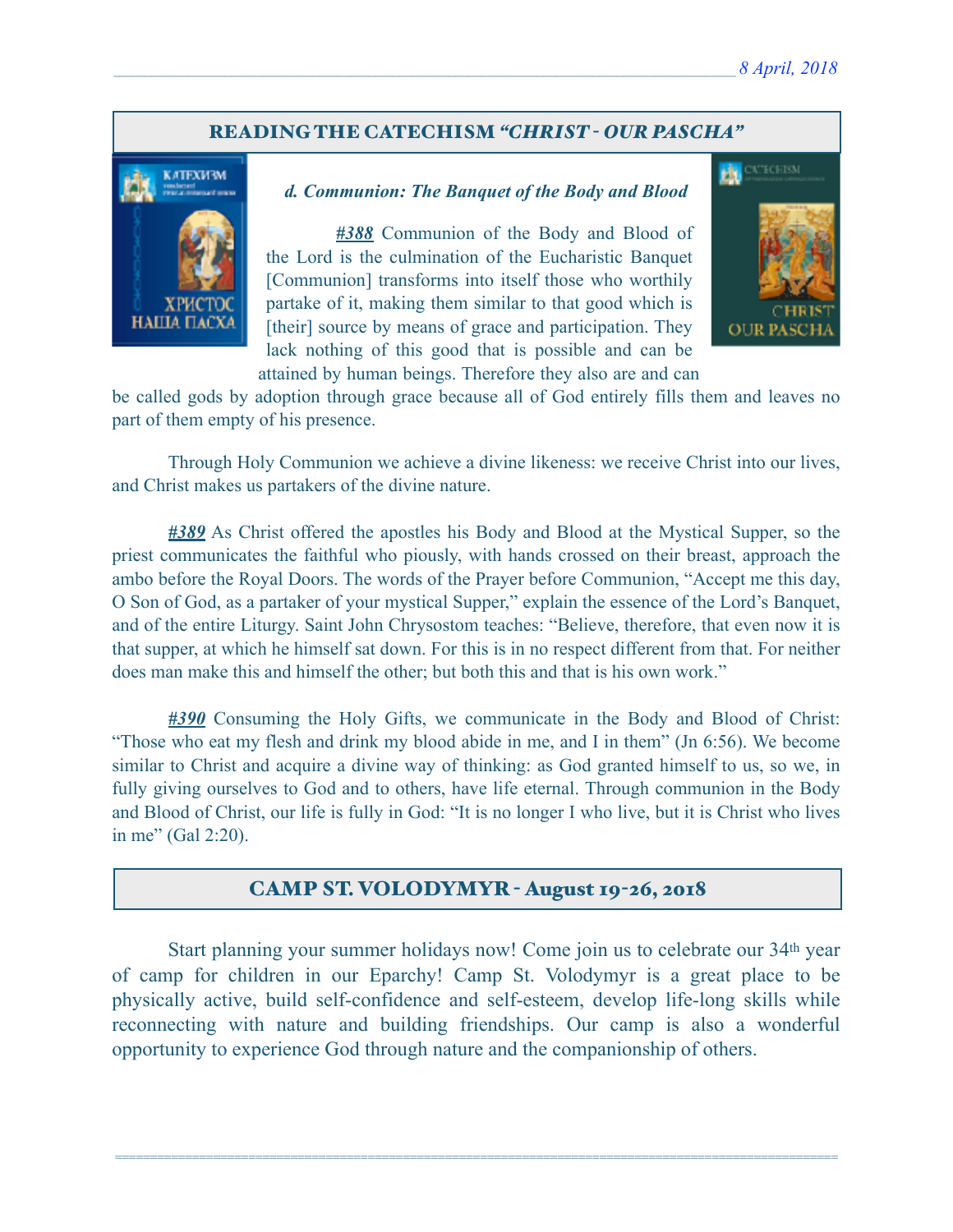Campers will learn about the Ukrainian language and culture along with games, hiking, sports, arts and crafts, camp fires, water activities and much more!

 If you are between the ages of 7-14 this is a summer must do! Registration is \$380. Book by July 4 to save \$50. Bus transportation is also available to and from New Westminster. Register online using Eventbrite. Search "Camp St. Volodymyr BC 2018." For more information contact Jennifer Caldwell @ 604.220.0584 or [jennsawka@hotmail.com](mailto:jennsawka@hotmail.com).

WAYS TO SUPPORT OUR CAMP: Camp St. Volodymyr is a nonprofit camp, run on a volunteer basis. Please contact Jennifer if you are interested in helping.

**VOLUNTEER as a Camp Counsellor:** We are seeking between 8-10 individuals to help plan and organize our camp activities. Apply online using Eventbrite. Search "Camp St. Volodymyr BC 2018." Applications due May 15, 2018. All volunteers will be subject to a criminal record check and must sign the camp code of conduct.

**VOLUNTEER as a Camp Chef:** We are seeking between 4-6 individuals to help us each day in the kitchen. It is your opportunity to get creative and be a part of the campers top 5 things at camp; The Food!

**VOLUNTEER as our Camp Nurse:** We are looking for an individual to be our camp nurse. This is a wonderful opportunity to get to know the children in our Eparchy. This position would require valid first aid and nursing certification. Responsibilities would include administering medications brought by campers/staff as well as recording all incidents and treatments. Supplies and medications are provided by the camp.

**DONATE Food:** We are always happy to accept food donations of fresh fruits and vegetables, breakfast items; cereal, syrup, pancake mix, jam, Nutella, lunch items; chicken soup, Kraft dinner, cheese, drinks; juice boxes, powdered drinks, brownie/cake mixes, Jello, snack bars, cookies or treats. Gift certificates to Superstore and Costco are also welcomed.

**DONATE Monetarily:** Each year the Eparchy sponsors several children to attend. You can help send a deserving child to camp through your donations. Donation can be made through the Eparchy or online at our Eventbrite page. Tax receipts can be issued for donations of \$25 or more.

=======================================================================================================

Visit our website *[www.nweparchy.ca](http://www.nweparchy.ca)*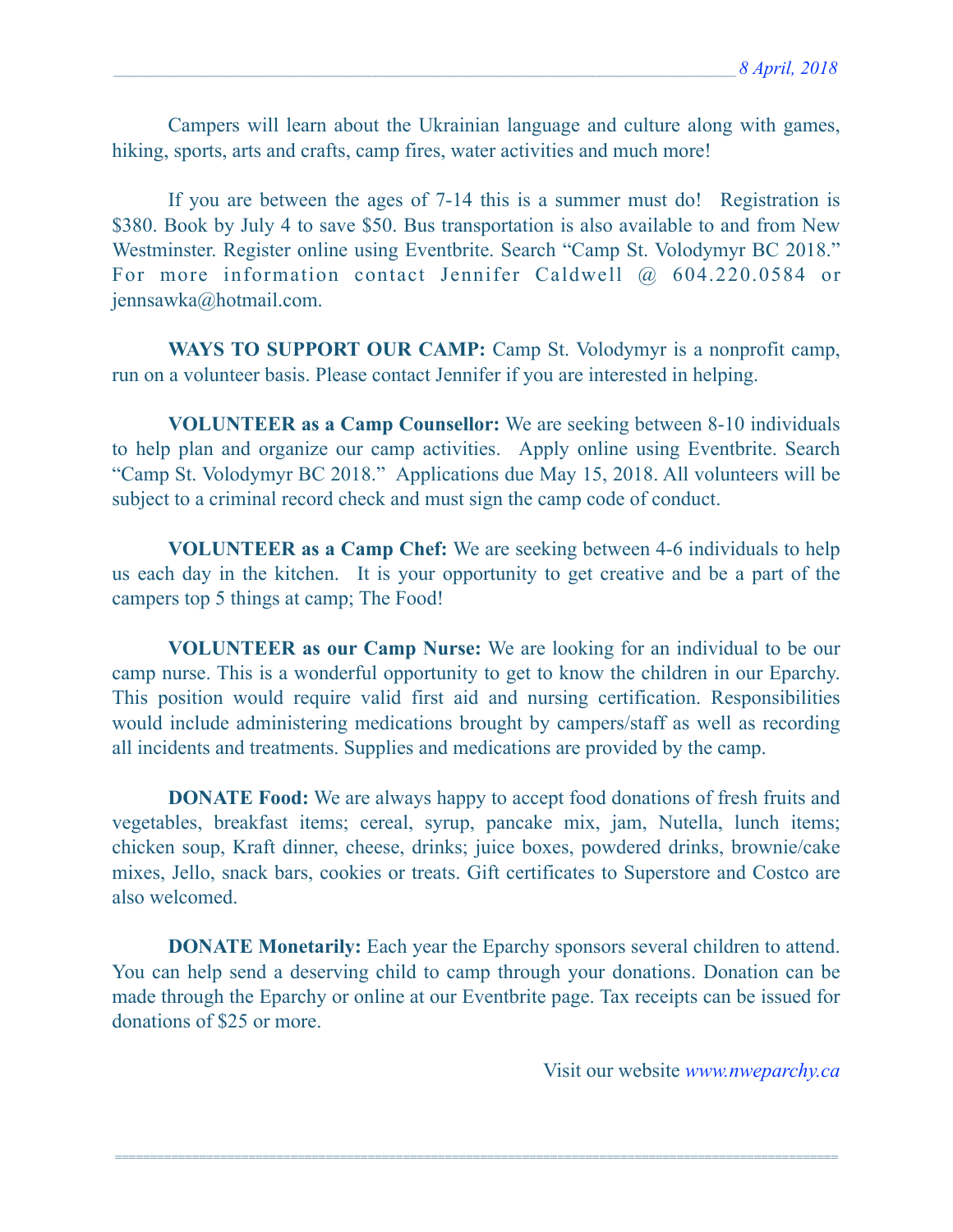#### THE PASCHAL ARTHOS

The term Artos *(Greek: "leavened loaf")* refers to a loaf of leavened bread that is blessed during services in the Eastern Orthodox and Eastern Catholic Churches. A large Artos is baked especially for use at Pascha (Easter).

 Near the end of the Paschal Vigil, after the Prayer behind the Ambo, a single large loaf of bread, the Artos, is brought to the priest. Depicted on the top of the Artos is either the symbol of Christ's victory over death—the Cross, surmounted by a crown of thorns—or the Resurrection of Christ. The Artos symbolizes the physical presence of the resurrected Christ among the disciples. The priest blesses the Artos, while it is on the altar with a special prayer and sprinkles it with Holy Water. The Artos is then placed on a small table before the Iconostasis where it remains throughout Bright Week. It is customary, whenever the faithful enter the Temple, for them to kiss the Artos as a way of greeting the Risen Christ.

 The significance of the Artos is that it serves to remind all Christians of the events connected with the Resurrection of Our Lord Jesus Christ. While still living on earth, the Lord called Himself the Bread of Life, saying: 'I am the bread of life; he who comes to Me shall not hunger, and He who believes in Me shall never thirst' (John 6:35). After His Resurrection, more than once Jesus appeared to His disciples, ate before them and blessed their own food. For example, as evening fell on the first day of His Resurrection, He was recognized in Emmaus by two of His disciples as He blessed and broke bread (Luke 24:13-35).

 On the 40th day after His Resurrection, the Lord ascended into heaven, and His disciples and followers found comfort in their memories of the Lord: they recalled His every word, His every step and His every action. When they met for common prayer, they would partake of the Body and Blood of Christ, remembering the Last Supper. When they sat down to an ordinary meal, they would leave a place at the head of the table empty for the invisibly present Lord and would lay bread on that place.

 Remembering this custom of the Apostles, the Fathers of the Church made it their custom to put out the Artos at the Paschal Feast in memory of the appearances of the Risen Lord to His disciples, and also in memory of the fact that the Lord Who suffered and was resurrected for our justification has made Himself the true Bread of Life and is invisibly present in His church always, to the close of the age (Matthew 28:20).

=======================================================================================================

The Artos will be distributed at the end of the Divine Liturgy.